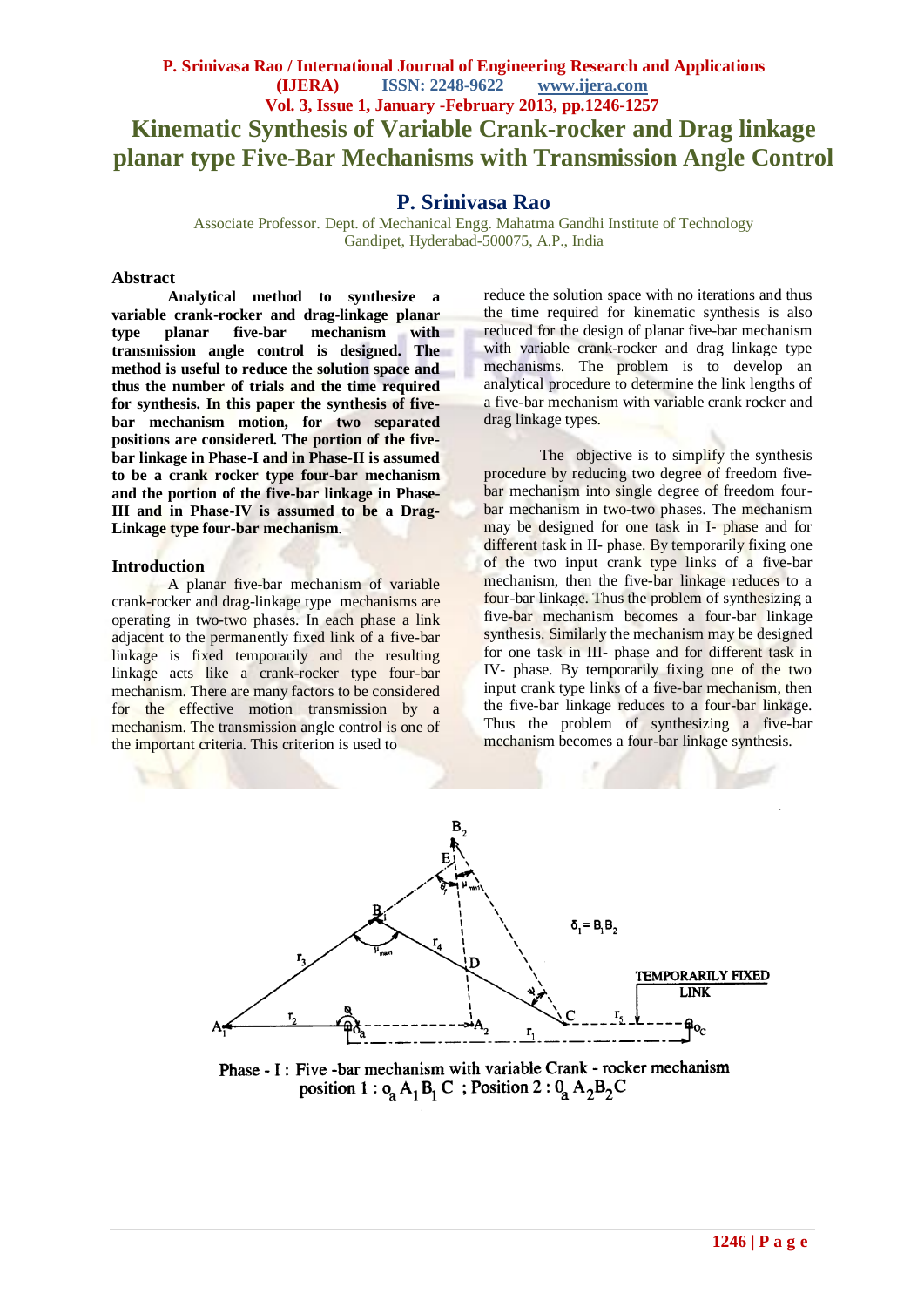

Phase - I : Five - bar mechanism with variable Crank - rocker mechanism position 1 :  $o_{\hat{a}}A_1B_1C$ ; Position 2 :  $0_{\hat{a}}A_2B_2C$ 



Phase - II : Five -bar mechanism with variable Crank - rocker mechanism position 1 :  $A_2B_2C_0$ ; Position 2 :  $A_2B_3C_3O_0$ 



Phase - I and Phase - II combined (Porsion  $A_2B_2C$  is common and  $\mu_{\text{min}} = \mu_{\text{min2}}$ )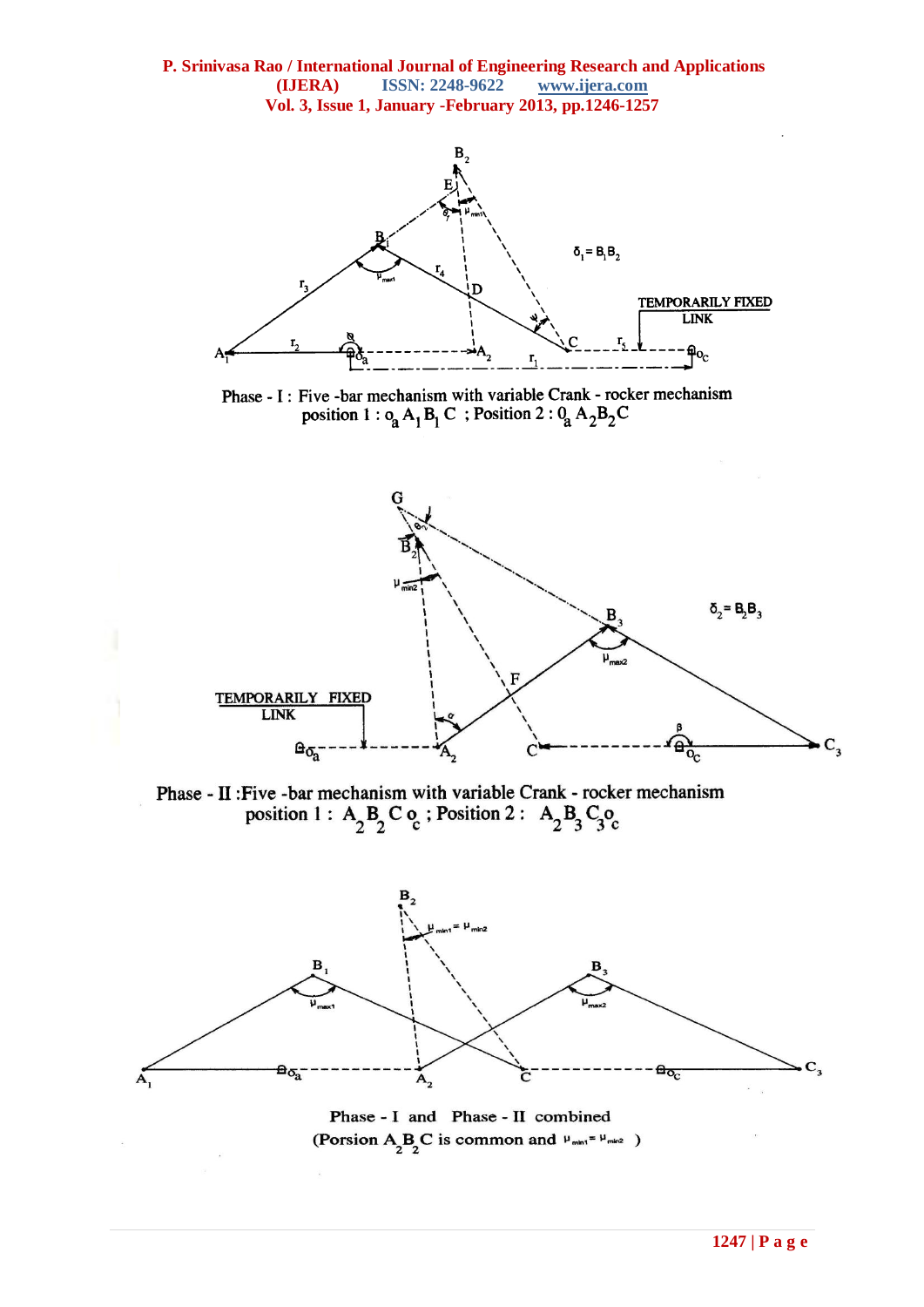



 $\delta_2 = B_2B_1$ 

**Phase IV: Five - Bar Mechanism with variable Drag-Linkage Mechanism Porsion 1: A<sup>2</sup> B<sup>2</sup> C oc; Position 2: b<sup>a</sup> A<sup>2</sup> B<sup>3</sup> C<sup>3</sup> o<sup>c</sup> O<sup>a</sup> A<sup>2</sup> temporarily fixed link**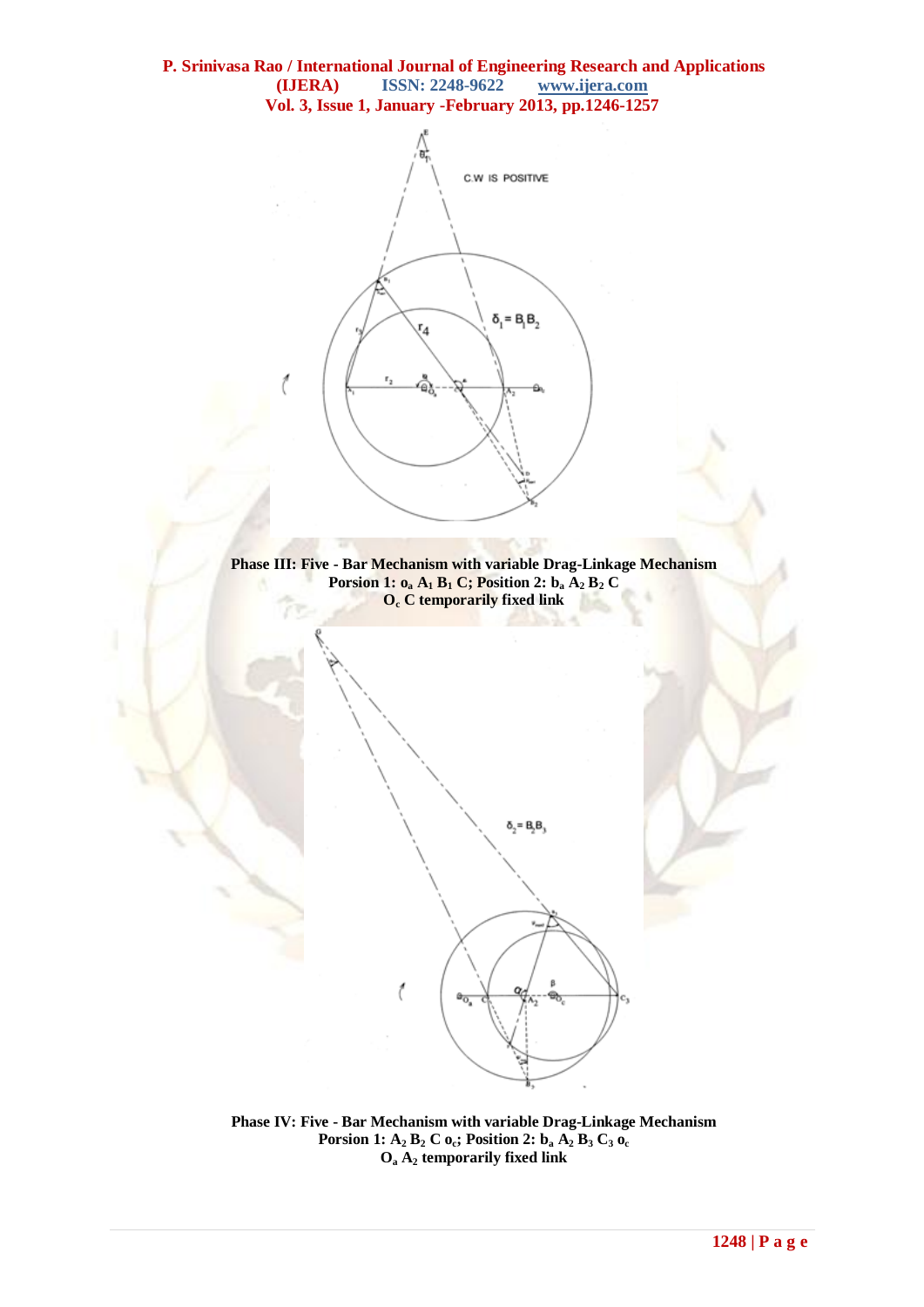

**Phase - III and Phase – IV combined Porsion A<sub>2</sub><b>B**<sub>2</sub>**C** is common and  $\mu_{\text{min1}} = \mu_{\text{min2}}$ 

**Variable crank-rocker and drag-linkage mechanisms** :

A planar five-bar mechanism  $o_a ABCo_c$  is shown in phase-I to phase-IV. In phase-I and phase-III, the link  $Co<sub>c</sub>$  is temporarily fixed, C is temporarily fixed pivot. So the link becomes a four-bar mechanism  $o_aA_1B_1C$ . Now  $o_aA_1$  is the input link,  $B_1C$  is the output link and  $A_1B_1$  is the coupler. By definition  $\angle A_1B_1C$  is maximum transmission angle  $(\mu_{max1})$  and  $\angle A_2B_2C$  is minimum transmission angle( $\mu_{min1}$ ).  $o_aA_1B_1C$  and  $o<sub>a</sub>A<sub>2</sub>B<sub>2</sub>C$  are the two positions of phase-I and two positions of phase-III. Consider the angular motion of the coupler link AB between the two positions  $A_1B_1$  and  $A_2B_2$  is  $\theta_1$ . Once the mechanism  $o_3A_1B_1C_2$ has reached the prescribed position  $o_aA_2B_2C$ , the link  $Co_c$  is released to move and the link  $o_aA_2$  is fixed temporarily, now  $A_2$  is temporarily fixed pivot. Thus switching on to the phase-II and phase-IV.

In phase-II and phase-IV,  $A_2B_2Co_c$  is again a four bar mechanism. Link Co<sub>c</sub> is input link, link  $A_2B_2$  is output link and  $B_2C$  is the coupler. By definition  $\angle A_2B_2C$  is the minimum transmission angle  $(\mu_{min2})$  and  $\angle A_2B_3C_3$  is the maximum transmission angle ( $\mu_{\text{max}}$ ).  $A_2B_2C_0$  and  $A_2B_3C_3O_c$ are the two positions of phase-II and phase-IV. The angular motion of the coupler link BC between the two positions  $B_2C$  and  $B_2C_3$  is  $\theta_2 \cdot \theta_3$  and  $\theta_0$  are the

permanently fixed pivots of a five-bar mechanism. The portion  $A_2B_2C$  of linkage is common to position:2 of phase-I and phase-III, and common to position:1 of phase-II and phase-IV.

The two-two positions between which the motion is considered are the positions when the driving link angle  $\phi$  in phase-I and phase-III and  $\beta$ in phase-II and phase-IV is equal to  $0^0$  and  $180^0$ measured from the reference axis. At these positions the transmission angle  $(\mu)$  is either maximum or minimum. Hence, it is assumed that the mechanism operates between two-two positions where the maximum and minimum values of transmission angle occur. In the present paper, the condition such as equal deviation of transmission angle at two design positions. i.e. The range of transmission angle  $(\Delta \mu)$  for phase-I and phase-III must be equal to  $\Delta \mu$  for phase-II and phase-IV, that means  $\mu_{min1} = \mu_{min2}$  and  $\mu_{max1} = \mu_{max2}$ .

#### **Kinematic Synthesis of variable crank-rocker mechanism:**

To synthesis a planar five-bar mechanism with variable crank-rocker type mechanism is shown in phase-I and phase-II. The linkage operates in two phases.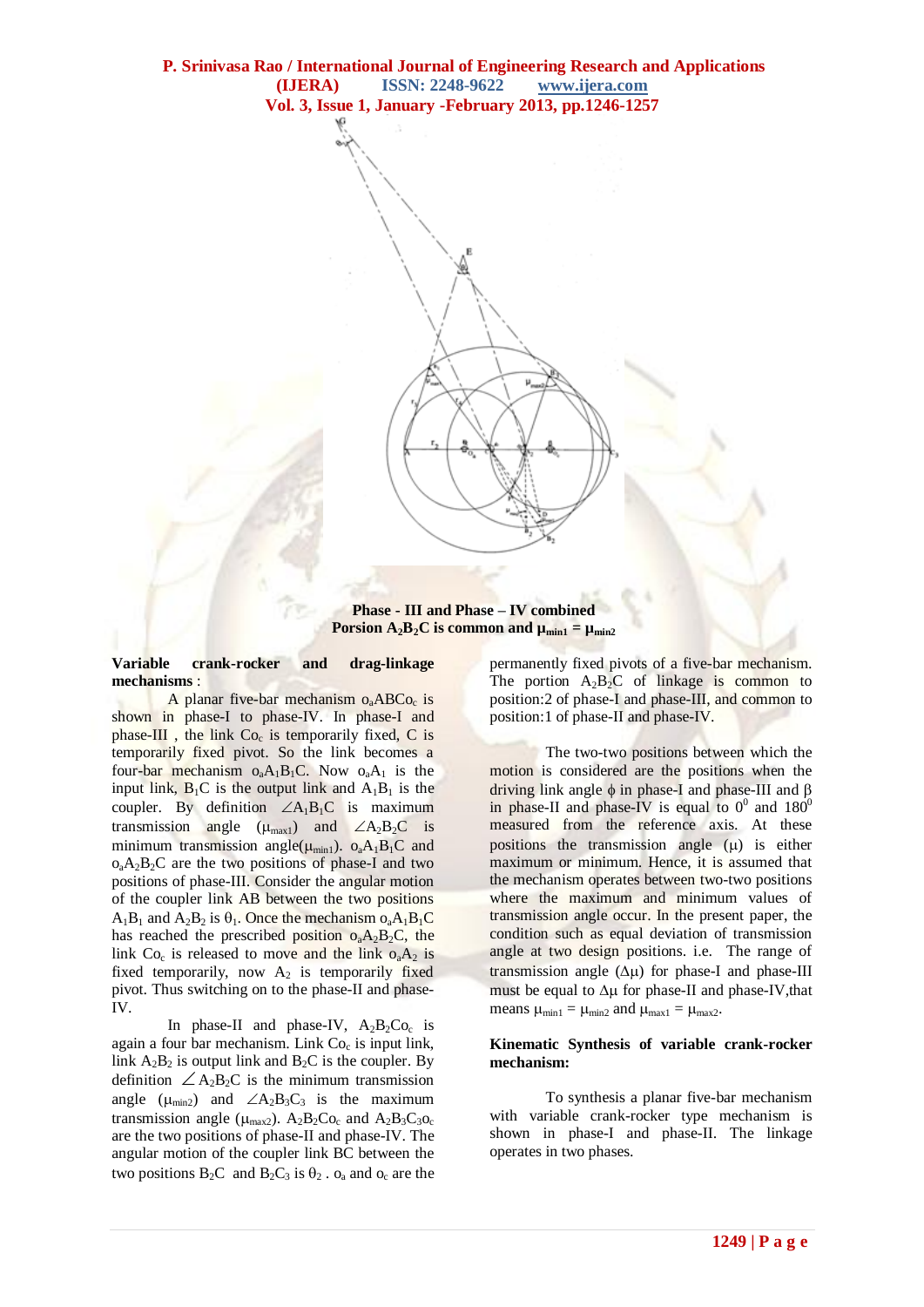- Now writing the dyad equation for phase-I synthesis (Loope closer equation)

$$
\mathbf{r}_2 + \mathbf{r}_3 + \delta_1 - \mathbf{r}_3 e^{-i\theta_1} - \mathbf{r}_2 e^{i\phi} = 0 \qquad \text{........ (1) (consider c.w is +ve and } \mathbf{r}_2 \text{ must be c.w motion)}
$$
\n
$$
\mathbf{r}_2 (e^{i\phi} - 1) + \mathbf{r}_3 (e^{-i\theta_1} - 1) = \delta_1
$$

But we know that  $\mathbf{r}_4 + \mathbf{B}_1 \mathbf{B}_2 = \mathbf{r}_4 e^{i\psi} \Rightarrow \delta_1 = \mathbf{r}_4 (e^{i\psi} - 1)$ 

Therefore Loope closer equation for phase-I is

$$
\mathbf{r}_2(e^{i\phi}-1)+\mathbf{r}_3(e^{-i\theta 1}-1)=\mathbf{r}_4(e^{i\psi}-1) \quad \text{-----} \quad (2)
$$

where  $\theta_1$  is the angle between  $A_1B_1$  and  $A_2B_2$  in phase-I.

$$
\theta_{1} = \angle B_{1}ED
$$
\n= 180<sup>0</sup> - \angle EB\_{1}D - \angle EDB\_{1}  
\n= 180<sup>0</sup> - (180<sup>0</sup> - \mu\_{max}) - (180<sup>0</sup> - \angle EDC)  
\n= \mu\_{max} - 180<sup>0</sup> + \angle EDC  
\n= \mu\_{max} - 180<sup>0</sup> + (180<sup>0</sup> - \psi - \mu\_{min})  
\n= \mu\_{max} - \mu\_{min} - \psi  
\n= \Delta \mu - \psi\n(3)

where  $\Delta \mu$  is the range of transmission angle.

Referring to phase-I,  $\phi = 180^\circ$ 

 $\therefore$  Dyad equation for phase-I is

$$
-2 \mathbf{r}_2 + \mathbf{r}_3 \left( e^{i(\psi - \Delta \mu)} - 1 \right) = \mathbf{r}_4 \left( e^{i\psi} - 1 \right) \quad \text{---}
$$
 (4)

 $\therefore$  The displacement vector  $\delta_1$  or  $\mathbf{r}_4$ ,  $\psi$  and  $\Delta\mu$  are prescribed,  $\mathbf{r}_2$  is the free choice then unknowns  $\mathbf{r}_3$  and  $\mathbf{r}_4$  can be determined.

Now writing the Dyad equation for phase-II synthesis

$$
o_cC + CB_2 + B_2B_3 + B_3C_3 + C_3 o_c = 0
$$
  
i.e.  $\mathbf{r}_5 + \mathbf{r}_4 e^{i\psi} + \delta_2 - \mathbf{r}_4 e^{i\psi} e^{-i\theta^2} - \mathbf{r}_5 e^{-i\beta} = 0$  \n-(5) (consider c.c.w is *-ve* and  $\mathbf{r}_5$  must be *c.c.w*)  
 $\mathbf{r}_5(e^{-i\beta} - 1) + \mathbf{r}_4 e^{i\psi} (e^{-i\theta^2} - 1) = \delta_2$   
but we know  $A_2B_2 + B_2B_3 = A_2B_3$   
 $\Rightarrow \mathbf{r}_3 e^{-i\theta 1} + \delta_2 = \mathbf{r}_3 e^{-i\theta 1} e^{i\alpha}$   
 $\Rightarrow \delta_2 = \mathbf{r}_3 e^{-i\theta 1} (e^{i\alpha} - 1)$ 

 $\therefore$  Loop closer equation for phase – II synthesis is

$$
\mathbf{r}_5(e^{-i\beta} - 1) + \mathbf{r}_4 e^{i\psi} (e^{-i\theta^2} - 1) = \mathbf{r}_3 e^{-i\theta^2} (e^{i\alpha} - 1) \ \cdots \cdots \cdots (6)
$$

where  $\theta_2$  is the angle between  $C_3B_3$  and  $CB_2$  in phase-II.

$$
\theta_2 = \angle B_3GF
$$
  
= 180<sup>0</sup> - \angle GFB<sub>3</sub> - \angle GB<sub>3</sub>F  
= 180<sup>0</sup> - (180<sup>0</sup> - \angle GFA<sub>2</sub>) - (180<sup>0</sup> - \mu<sub>max</sub>) [::  $\mu_{max1} = \mu_{max2}$ ]  
= \angle GFA<sub>2</sub> - 180<sup>0</sup> + \mu<sub>max</sub>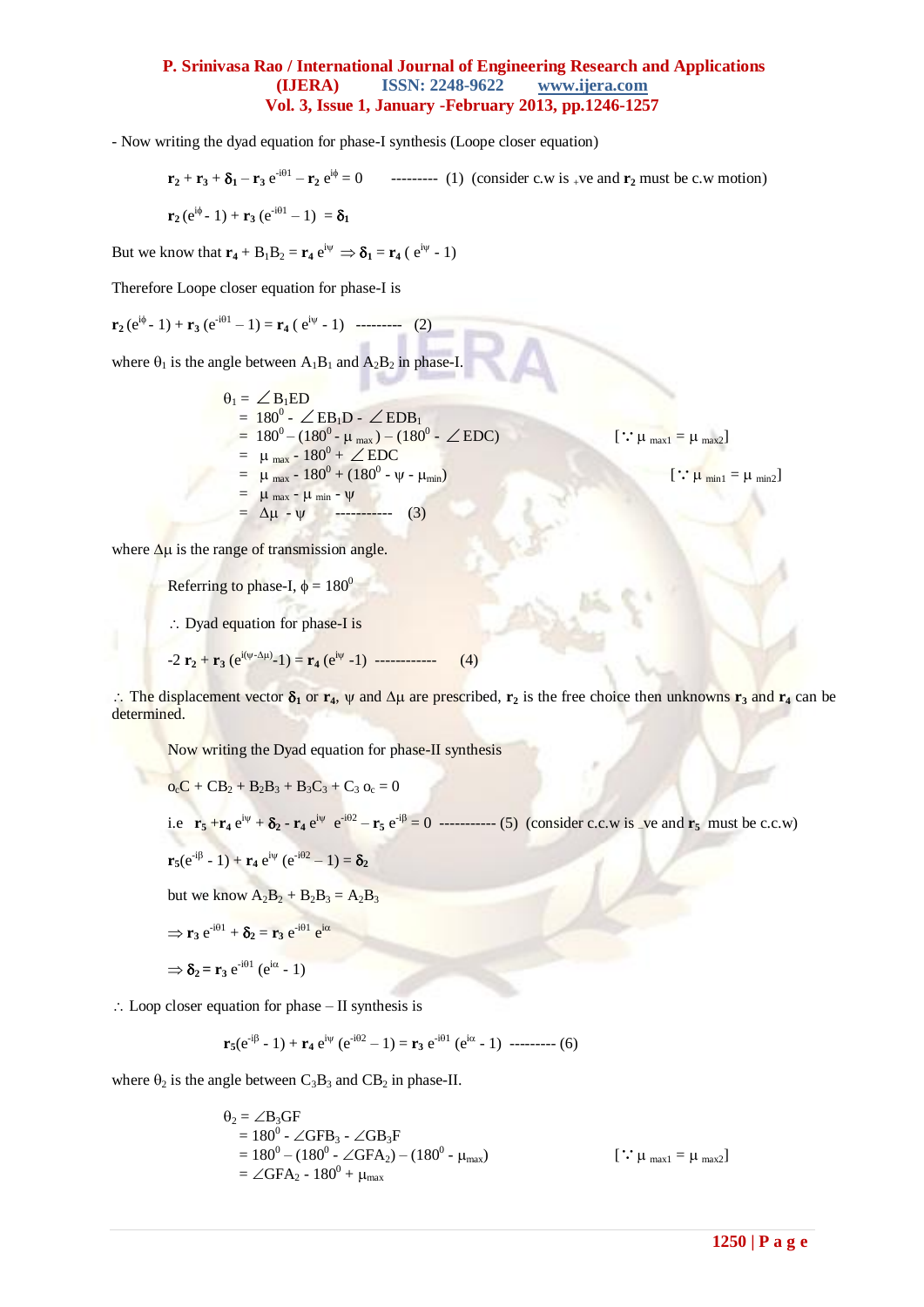#### **P. Srinivasa Rao / International Journal of Engineering Research and Applications (IJERA) ISSN: 2248-9622 www.ijera.com Vol. 3, Issue 1, January -February 2013, pp.1246-1257**  $= (180^0 - \alpha - \mu_{min}) - 180^0 + \mu_{max}$  $\therefore$   $\mu$  min1 =  $\mu$  min2]  $= \mu_{max} - \mu_{min} - \alpha$  $= \Delta \mu - \alpha$  -------------- (7)

Referring to phase-II,  $\beta = 180^\circ$ 

 $\therefore$  Dyad equation for phase-II is

 $-2\mathbf{r}_5 + \mathbf{r}_4 e^{i\psi} (e^{i(\alpha - \Delta \mu)} - 1) = \mathbf{r}_3 e^{i(\psi - \Delta \mu)} (e^{i\alpha} - 1)$  ------------ (8)

The displacement vector  $\delta_2$  or  $\alpha$  are prescribed then unknown  $\mathbf{r}_5$  can be determined. Once  $\mathbf{r}_2$ ,  $\mathbf{r}_3$ ,  $\mathbf{r}_4$ ,  $\mathbf{r}_5$  are known,  $\mathbf{r}_1$  the fixed link  $o_a o_c$  can be determined.

#### **Kinematic Synthesis of variable drag-linkage mechanism:**

To synthesis a planar five-bar mechanism with variable Drag-linkage type mechanism is shown in phase-III and phase-IV. The linkage operates in two phases.

- Now writing the dyad equation for phase-I synthesis (Loope closer equation)

 $\mathbf{r}_2 + \mathbf{r}_3 + \delta_1 - \mathbf{r}_3 e^{i\theta} - \mathbf{r}_2 e^{i\phi} = 0$  --------- (9) (consider c.w angular rotation is <sub>+</sub>ve and  $\mathbf{r}_2$  must

be c.c.w motion)

 $\therefore$   $\mu$  max<sub>1</sub> =  $\mu$  max<sub>2</sub>]

 $\therefore$   $\mu$  min1 =  $\mu$  min2]

$$
\mathbf{r}_2(e^{i\phi}-1)+\mathbf{r}_3(e^{-i\theta 1}-1)=\delta_1
$$

But we know that  $\mathbf{r}_4 + \mathbf{B}_1 \mathbf{B}_2 = \mathbf{r}_4 e^{\mathbf{i}\psi} \Rightarrow \delta_1 = \mathbf{r}_4 (e^{\mathbf{i}\psi} - 1)$ 

Therefore Loope closer equation for phase-III is

$$
\mathbf{r}_2(e^{i\phi} - 1) + \mathbf{r}_3(e^{-i\theta 1} - 1) = \mathbf{r}_4(e^{i\psi} - 1) \quad \text{---} \tag{10}
$$

where  $\theta_1$  is the angle between  $A_1B_1$  and  $A_2B_2$  in phase-III.

 $\theta_1 = \angle B_1ED$  $= 180^0$  -  $\angle$  EB<sub>1</sub>D -  $\angle$  EDB<sub>1</sub>  $= 180^0 - (180^0 - \mu_{max}) - (180^0 - \angle CDB_2)$  $= \mu_{max} - 180^0 + \angle CDB_2$  $= \mu_{\text{max}} - 180^0 + (180^0 - \angle B_2CD - \mu_{\text{min}})$ =  $\mu$  max -  $\mu$  min – ( $\psi$ -180<sup>0</sup>)  $=$   $\Delta \mu$  -  $\psi$  + 180<sup>0</sup> ----------- (11)

where  $\Delta \mu$  is the range of transmission angle.

Referring to phase-III,  $\phi = 180^\circ$ 

 $\therefore$  Dyad equation for phase-III is

 $-\frac{2 \mathbf{r}_2 + \mathbf{r}_3}{(e^{-i(180-\psi+\Delta\mu)}-1)} = \mathbf{r}_4 (e^{i\psi} - 1)$  ------------- (12)

 $\therefore$  The displacement vector  $\delta_1$  or  $\mathbf{r}_4$ ,  $\psi$  and  $\Delta\mu$  are prescribed,  $\mathbf{r}_2$  is the free choice then unknowns  $\mathbf{r}_3$  and  $\mathbf{r}_4$  can be determined.

Now writing the Dyad equation for phase-IV synthesis

$$
o_cC + CB_2 + B_2B_3 + B_3C_3 + C_3 o_c = 0
$$

i.e  $\mathbf{r}_5 + \mathbf{r}_4 e^{i\psi} + \delta_2 - \mathbf{r}_4 e^{i\psi} e^{-i\theta} - \mathbf{r}_5 e^{i\beta} = 0$  ----------- (13) (consider c.c.w angular rotation is –ve and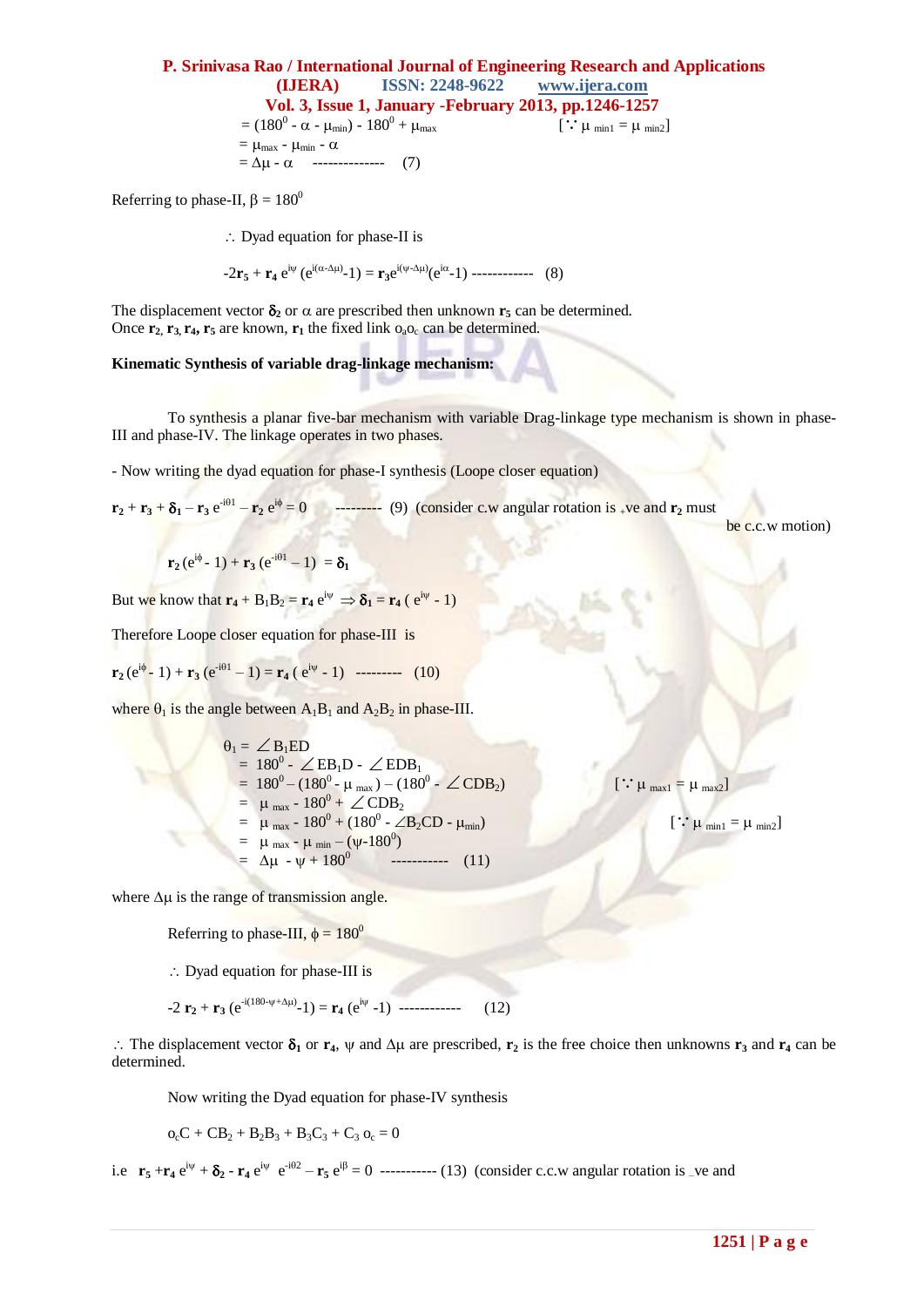c.c.w)

$$
\mathbf{r}_5 \qquad \text{must} \quad \text{be}
$$

$$
\mathbf{r}_5(e^{i\beta} - 1) + \mathbf{r}_4 e^{i\psi} (e^{i\theta 2} - 1) = \delta_2
$$
  
but we know  $A_2B_2 + B_2B_3 = A_2B_3$   

$$
\Rightarrow \mathbf{r}_3 e^{i\theta 1} + \delta_2 = \mathbf{r}_3 e^{i\theta 1} e^{i\alpha}
$$
  

$$
\Rightarrow \delta_2 = \mathbf{r}_3 e^{i\theta 1} (e^{i\alpha} - 1)
$$

 $\therefore$  Loop closer equation for phase – IV synthesis is

$$
\mathbf{r}_5(e^{i\beta} - 1) + \mathbf{r}_4 e^{i\psi} (e^{i\theta 2} - 1) = \mathbf{r}_3 e^{i\theta 1} (e^{i\alpha} - 1) \ \text{---} \tag{14}
$$

where  $\theta_2$  is the angle between  $C_3B_3$  and  $CB_2$  in phase-IV.

 $\theta_2 = \angle B_3GF$  $= 180^0 - \angle GFB_3 - \angle GB_3F$  $= 180^0 - (180^0 - \angle B_2FA_2) - (180^0 - \mu_{max})$  $\therefore \mu_{\text{max1}} = \mu_{\text{max2}}$  $=\angle B_2FA_2 - 180^0 + \mu_{max}$  $= (180^0 - \angle B_2A_2F - \mu_{min}) - 180^0 + \mu_{max}$  $\therefore \mu_{min1} = \mu_{min2}$  $= \mu_{max} - \mu_{min} - \angle B_2 A_2 F$  $= \Delta \mu$ - $(\alpha$ -180<sup>0</sup>)  $=\Delta \mu - \alpha + 180^\circ$  $(15)$ 

Referring to phase-IV,  $\beta = 180^\circ$ 

∴ Dyad equation for phase-IV is

$$
-2r_5 + r_4 e^{i\psi} (e^{-i(\Delta\mu - \alpha + 180)} - 1) = r_3 e^{-i(\Delta\mu - \psi + 180)} (e^{i\alpha} - 1) \dots \dots \dots \dots \tag{16}
$$

The displacement vector  $\delta_2$  or  $\alpha$  are prescribed then unknown  $\mathbf{r}_5$  can be determined. Once  $\mathbf{r}_2$ ,  $\mathbf{r}_3$ ,  $\mathbf{r}_4$ ,  $\mathbf{r}_5$  are known,  $\mathbf{r}_1$  the fixed link  $\mathbf{o}_a \mathbf{o}_c$  can be determined.

**Case Steady-1 :** Synthesize a planar five-bar mechanism with variable crank-rocker type shown in phase-I and in phase-II. Given that  $\Delta \mu = 85^\circ$ ,  $\psi = 35^\circ$  c.w and  $\alpha = 50^\circ$  c.w

from equation (4)

$$
-2 \mathbf{r}_2 + \mathbf{r}_3 (e^{i(\psi - \Delta \mu)} - 1) = \mathbf{r}_4 (e^{i\psi} - 1)
$$
  
\n⇒ 
$$
-2 \mathbf{r}_2 + \mathbf{r}_3 (e^{i(35-85)} - 1) = \mathbf{r}_4 (e^{i35} - 1)
$$
  
\n⇒ 
$$
-2 \mathbf{r}_2 + \mathbf{r}_3 (e^{-i50} - 1) = \mathbf{r}_4 (e^{i35} - 1) \quad \dots \quad (17)
$$

From equation (8)

$$
-2\ \mathbf{r}_5+\mathbf{r}_4\ e^{i\psi}(e^{i(\alpha-\Delta\mu)}-1)=\mathbf{r}_3\ e^{i(\psi-\Delta\mu)}\ (e^{i\alpha}-1)
$$

$$
\Rightarrow \qquad -2 \; \mathbf{r}_5 + \mathbf{r}_4 \; e^{i35} (e^{i(50-85)} - 1) = \mathbf{r}_3 \; e^{i(35-85)} \; (e^{i50} - 1)
$$

$$
\Rightarrow
$$
 -2 **r**<sub>5</sub> + **r**<sub>4</sub> e<sup>i35</sup>(e<sup>-i35</sup>-1) = **r**<sub>3</sub> e<sup>-i50</sup> (e<sup>i50</sup>-1)

$$
\Rightarrow \qquad -2 \; \mathbf{r}_5 + \mathbf{r}_4 \left( 1 - e^{i35} \right) = \mathbf{r}_3 \left( 1 - e^{-i50} \right) \cdots \cdots \cdots \cdots \cdots \quad (18)
$$

Let 
$$
r_2 = -2.0 + 0.0i
$$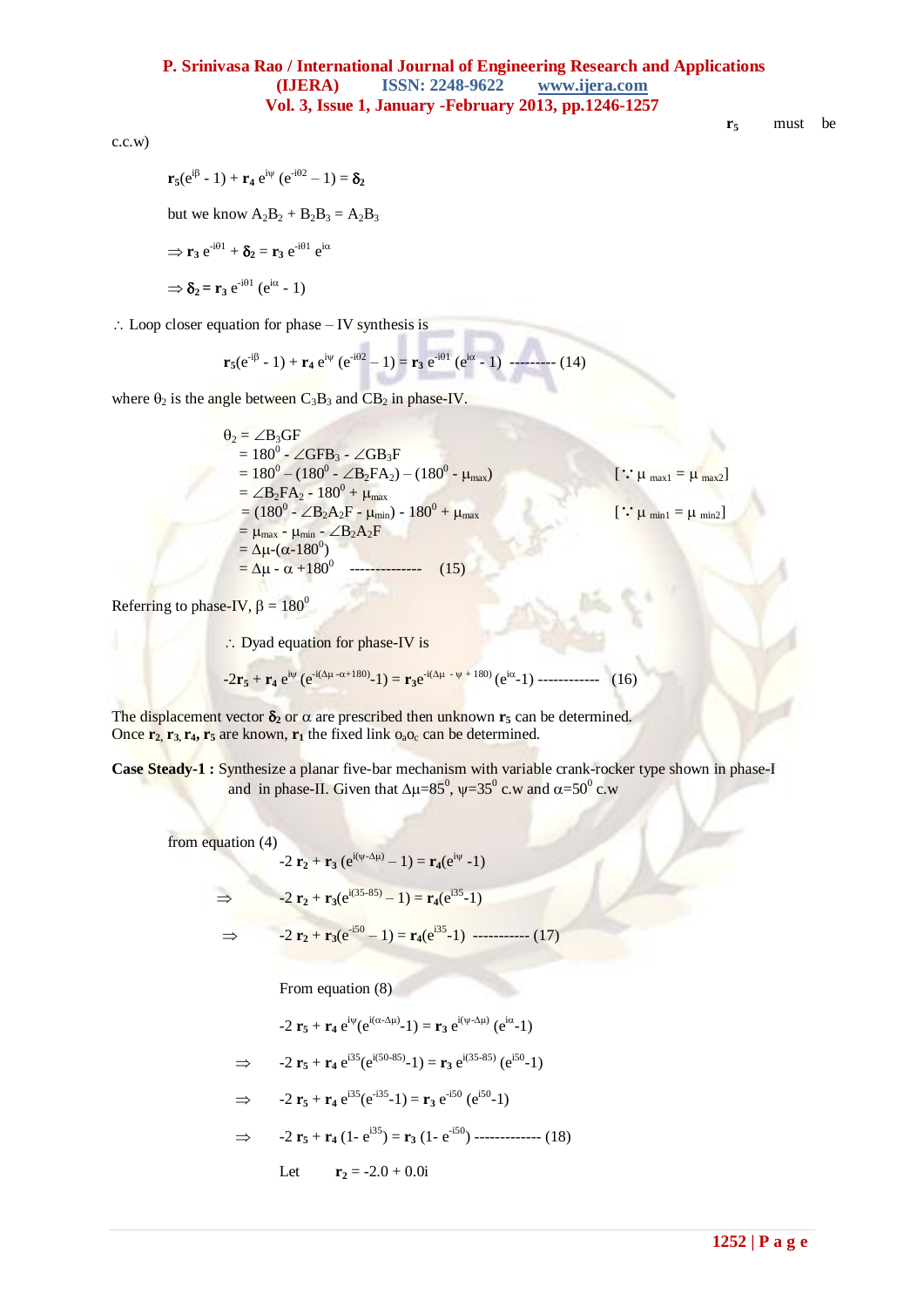$$
\mathbf{r_3} = 2.8 + 1.2i
$$

Substitute  $\mathbf{r}_2$  and  $\mathbf{r}_3$  in equation (17) then

$$
-2.0(-2.0) + (2.8+1.2i) (e^{-i50} - 1) = \mathbf{r}_4 (e^{i35} - 1)
$$
  
\n
$$
\Rightarrow 4.0 + (2.8+1.2i) (0.6428 - 0.766i - 1.0) = \mathbf{r}_4 (0.8192 + 0.5736i - 1)
$$
  
\n
$$
\Rightarrow 4.0 + (2.8+1.2i) (-0.3572 - 0.766i) = \mathbf{r}_4 (-0.1808 + 0.5736i)
$$
  
\n
$$
\Rightarrow 4.0 + (-1.0002 - 2.1448i - 0.4286i + 0.9192) = \mathbf{r}_4 (-0.1808 + 0.5736i)
$$
  
\n
$$
\Rightarrow 3.919 - 2.5734i = -\mathbf{r}_4 (0.1808 - 0.5736i)
$$
  
\n
$$
\Rightarrow \mathbf{r}_4 = \frac{-3.919 + 2.5734i}{0.1808 - 0.5736i} \times \frac{0.1808 + 0.5736i}{0.1808 + 0.5736i}
$$
  
\n
$$
\Rightarrow \mathbf{r}_4 = \frac{-0.7086 - 2.2479i + 0.4653i - 1.4761}{0.0327 + 0.3290}
$$
  
\n
$$
\Rightarrow \mathbf{r}_4 = -6.04 - 4.9284i
$$

Substituting  $\mathbf{r}_3$  and  $\mathbf{r}_4$  in equation (18) then

$$
-2\mathbf{r}_5 - (6.04 + 4.9284i) (1-e^{i35}) = (2.8 + 1.2i) (1-e^{-i50})
$$

 $\Rightarrow$  **-2r**<sub>5</sub> – (6.04 +4.9284i) (1-0.8192-0.5736i) = (2.8+1.2i) (1-0.6428+0.766i)

**-**2**r<sup>5</sup>** – (6.04 +4.9284i) (0.1808-0.5736i) = (2.8+1.2i) (0.3572+0.766i)

$$
\Rightarrow -2\mathbf{r}_5 = (1.0002 + 0.4286i + 2.1448i - 0.9192) + (1.092 + 0.8911i - 3.4645i + 2.8269)
$$

$$
\Rightarrow -2\mathbf{r}_5 = 4.0 + 0i
$$

$$
\Rightarrow \mathbf{r}_5 = -2.0 + 0i
$$

$$
\mathbf{r}_1 = \mathbf{r}_2 + \mathbf{r}_3 - \mathbf{r}_4 - \mathbf{r}_5
$$

$$
\Rightarrow \mathbf{r_1} = (-2.0 + 0i) + (2.8 + 1.2i) - [-(6.04 + 4.9284i)] - (-2.0 + 0i)
$$

$$
\Rightarrow \mathbf{r_1} = -2.0 + 2.8 + 1.2 \mathbf{i} + 6.04 + 4.9284 \mathbf{i} + 2.0
$$

 $\implies$  **r**<sub>1</sub> = 8.84 + 6.1284i

**Case steady-2 :** Synthesize a planar five-bar mechanism with variable crank-rocker type shown in phase-I and in phase-II. Given that the displacement  $\delta_1 = 3.0 + 1.5i$ ,  $\delta_2 = 2.5 - 2.0i$ ,  $\Delta \mu = 85^\circ$ ,  $\psi = 35^\circ$  c.w and  $\alpha = 50^0$  c.w.

We know that 
$$
\delta_1 = \mathbf{r}_4 (e^{i\psi} - 1)
$$

 $\delta_2 = \mathbf{r}_3 e^{-i\theta_1}$  ( $e^{i\alpha_2} - 1$ ) =  $\mathbf{r}_3 e^{-i(\Delta\mu - \psi)}$  ( $e^{i\alpha_2} - 1$ )

$$
\delta_2 = \mathbf{r}_3 e^{i(\psi - \Delta \mu)} (e^{i\alpha} - 1)
$$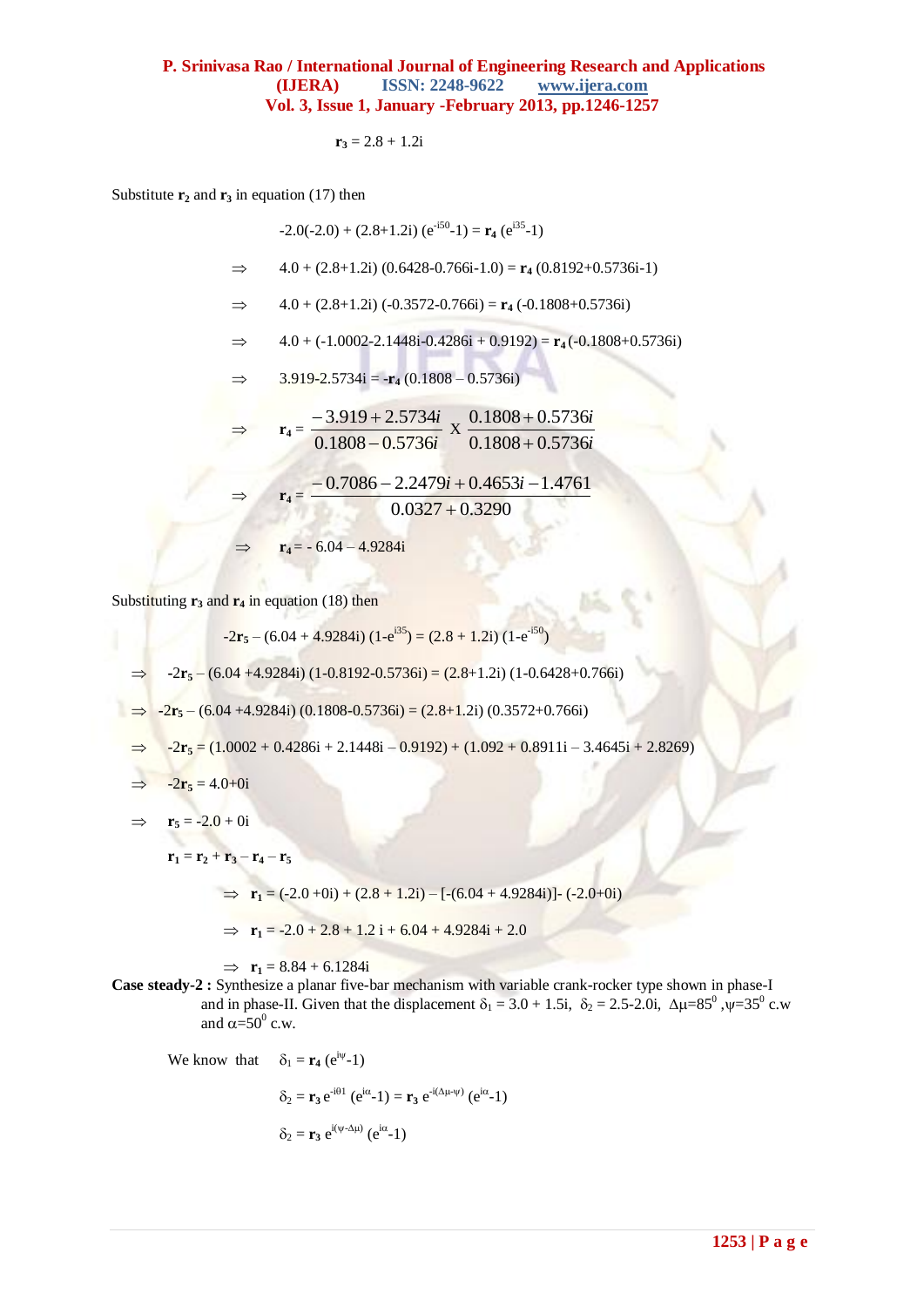P. Srinivasa Rao / International Journal of Engineering Research and Applications  
\n(LIERA) ISBN: 2248-9622 www.ijera.com  
\nVol. 3, Issue 1, January -February 2013, pp.1246-1257  
\n
$$
r_4 = \delta_1/(e^{iy} - 1) = (3.0 + 1.5i)/(e^{i35} - 1) = \frac{3.0 + 1.5i}{-0.1808 + 0.5736i} \times \frac{-0.1808 - 0.5736i}{-0.1808 - 0.5736i}
$$
\n
$$
r_4 = \frac{-0.5424 - 1.7208i - 0.2712i + 0.8604}{0.0327 + 0.329}
$$
\n
$$
r_4 = 0.8792 - 5.5073i
$$
\n
$$
\delta_2 = r_3 e^{i(y-\Delta\mu)} (e^{i\alpha} - 1)
$$
\n
$$
r_3 = (2.5 - 2.0i)/(e^{i(35-85)} \cdot (e^{i50} - 1)) = (2.5 - 2.0i)/(1.0 - e^{-i50})
$$
\n
$$
r_3 = \frac{2.5 - 2.0i}{0.3572 + 0.766i} \times \frac{0.3572 - 0.766i}{0.3572 - 0.766i}
$$
\n
$$
r_3 = \frac{0.893 - 1.915i - 0.7144i - 1.532}{0.7143}
$$
\n
$$
r_3 = \frac{0.893 - 1.915i - 0.7144i - 1.532}{0.7143}
$$
\n
$$
r_3 = -0.8946 - 3.6811i
$$

Substitute  $\mathbf{r}_3$ ,  $\mathbf{r}_4$  in equation (4) then

$$
-2\mathbf{r}_2 + \mathbf{r}_3(e^{i(\psi-\Delta\mu)}-1) = \mathbf{r}_4 (e^{i\psi}-1)
$$
  
\n
$$
\Rightarrow -2\mathbf{r}_2 - (0.8946 + 3.6811i) (e^{i(35-85)}-1) = (0.8792 - 5.5073i) (e^{i35}-1)
$$
  
\n
$$
\Rightarrow -2\mathbf{r}_2 = (0.8792 - 5.5073i) (-0.1808 + 0.5736i) + (0.8946 + 3.6811i) (-0.3572 - 0.766i)
$$
  
\n
$$
\Rightarrow -2\mathbf{r}_2 = (-0.159 + 0.5043i + 1.0i + 3.159) + (-0.3196 - 0.6853i - 1.3149i + 2.8197)
$$
  
\n
$$
\Rightarrow -2\mathbf{r}_2 = 5.5 - 0.496i
$$
  
\n
$$
\Rightarrow \mathbf{r}_2 = -2.75 + 0.248i
$$

Substitute  $\mathbf{r}_3$ ,  $\mathbf{r}_4$  in equation (8) then.

 $-2\mathbf{r}_5 + \mathbf{r}_4 e^{i\psi} (e^{i(\alpha - \Delta \mu)} - 1) = \mathbf{r}_3 e^{i(\psi - \Delta \mu)} (e^{i\alpha} - 1)$ 

$$
\Rightarrow -2\mathbf{r}_5 + (0.8792 - 5.5073i) e^{i35} (e^{i(50 \cdot 85)} - 1) = -(0.8946 + 3.6811i) e^{i(35 \cdot 85)} (e^{i50} - 1)
$$

$$
\Rightarrow 2\mathbf{r}_5 + (0.8792 - 5.5073i) (1 - e^{i35}) = -(0.8946 + 3.6811i) (1 - e^{-i50})
$$

$$
\Rightarrow 2\mathbf{r}_5 = (0.8792 - 5.5073i) (0.1808 - 0.5736i) + (0.8946 + 3.6811i) (0.3572 + 0.766i)
$$

**r<sup>5</sup>** = -2.75 + 0.248i

we know  $\mathbf{r}_1 = \mathbf{r}_2 + \mathbf{r}_3 + \mathbf{r}_4 - \mathbf{r}_5$ 

 $= (-2.75 + 0.248i) - (0.8946 + 3.6811i) - (0.8792 - 5.5073i) - (-2.75 + 0.248i)$ 

 $= -0.8946 - 3.6811i - 0.8792 + 5.5073i$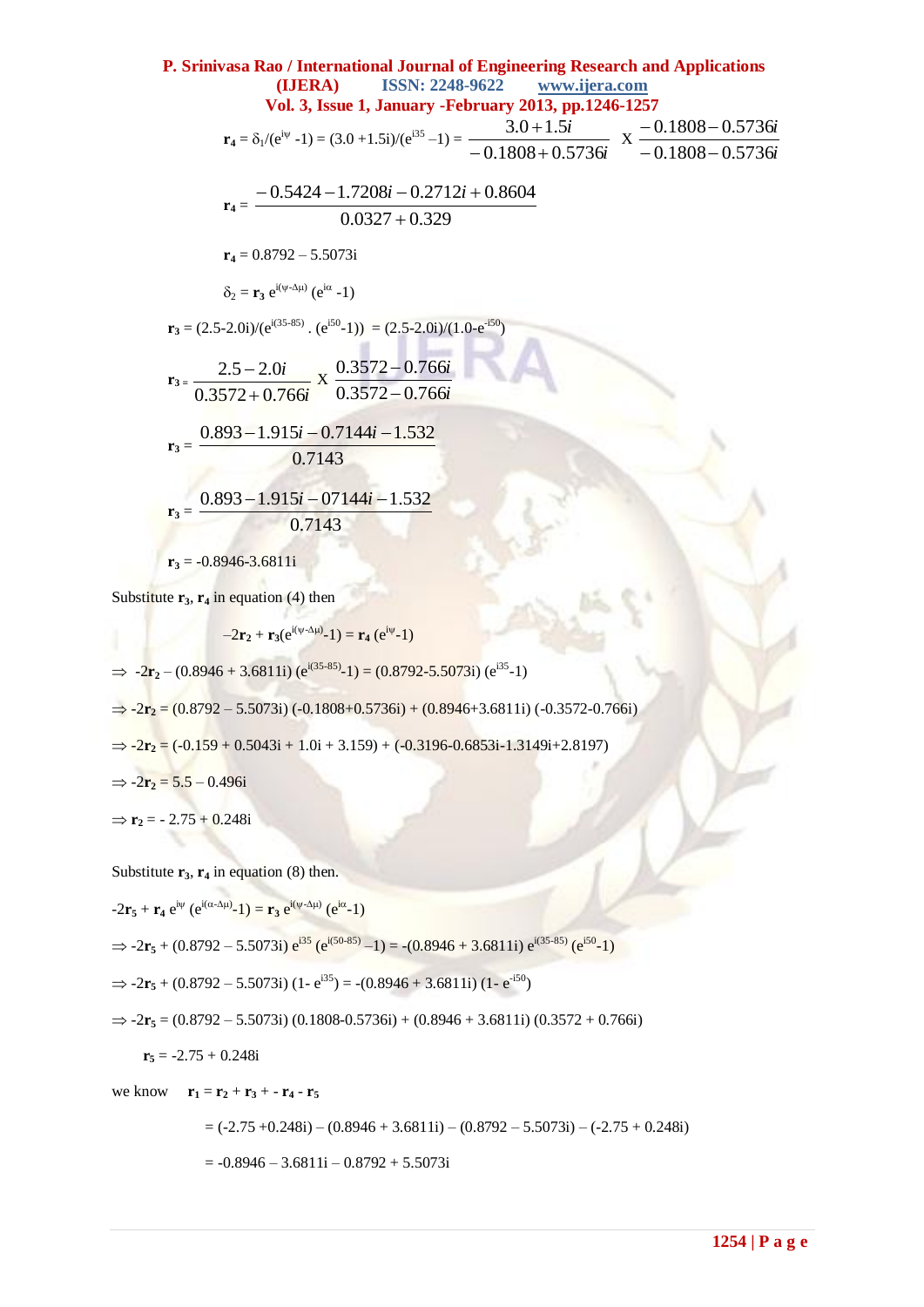**Case Steady-3:** Synthesize a planar five-bar mechanism with variable drag-linkage type shown in phase-III and in phase-IV, Given that  $\Delta \mu = 60^0 (\mu_{max} = 125^0 \& \mu_{min} = 65^0)$ ,  $\psi = 220^0$  c.w and  $\alpha = 205^0$  c.w

from equation (12)  
\n
$$
-2 \mathbf{r}_2 + \mathbf{r}_3 (e^{-i(180 - \psi + \Delta \mu)} - 1) = \mathbf{r}_4 (e^{i\psi} - 1)
$$
\n
$$
\Rightarrow -2 \mathbf{r}_2 + \mathbf{r}_3 (e^{-i(180 - 220 + 60)} - 1) = \mathbf{r}_4 (e^{i220} - 1)
$$
\n
$$
\Rightarrow -2 \mathbf{r}_2 + \mathbf{r}_3 (e^{-i20} - 1) = \mathbf{r}_4 (e^{i220} - 1) \quad \text{and} \quad (19)
$$
\nFrom equation (16)  
\n
$$
-2 \mathbf{r}_5 + \mathbf{r}_4 e^{i\psi} (e^{-i(\Delta \mu - \alpha + 180)} - 1) = \mathbf{r}_3 e^{-i(\Delta \mu - \psi + 180)} (e^{i\alpha} - 1)
$$
\n
$$
\Rightarrow -2 \mathbf{r}_5 + \mathbf{r}_4 e^{i220} (e^{-i(60 - 205 + 180)} - 1) = \mathbf{r}_3 e^{-i(60 - 220 + 180)} (e^{i205} - 1)
$$

 $\Rightarrow$  -2 **r**<sub>5</sub> + **r**<sub>4</sub> e<sup>220</sup> (e<sup>-135</sup>-1) = **r**<sub>3</sub> e<sup>-120</sup> (e<sup>1205</sup>-1)

 $\Rightarrow$  **-2 r<sub>5</sub> + r<sub>4</sub>** (e<sup>i185</sup> - e<sup>i220</sup>) = **r**<sub>3</sub> (e<sup>i185</sup> - e<sup>-i20</sup>) -------------- (20)

Let 
$$
\mathbf{r}_2 = -3.0 + 0.0i
$$

$$
\mathbf{r}_3 = 3.5 + 2.5\mathbf{i}
$$

Substitute  $\mathbf{r}_2$  and  $\mathbf{r}_3$  in equation (19) then

$$
-2.0(-3.0) + (3.5+2.5i) (e^{-20} - 1) = \mathbf{r}_4 (e^{220} - 1)
$$
  
\n
$$
\Rightarrow 6.0 + (3.5+2.5i) (0.9397 - 0.342i - 1.0) = \mathbf{r}_4 (-0.766 - 0.6428i - 1)
$$
  
\n
$$
\Rightarrow 6.0 + (3.5+2.5i) (-0.0603 - 0.342i) = \mathbf{r}_4 (-1.766 - 0.6428i)
$$
  
\n
$$
\Rightarrow 6.0 + (-0.211 - 0.1507i - 1.197i + 0.855) = \mathbf{r}_4 (-1.766 - 0.6428i)
$$
  
\n
$$
\Rightarrow 6.644 - 1.3477i = -\mathbf{r}_4 (1.766 + 0.6428i)
$$
  
\n
$$
\Rightarrow \mathbf{r}_4 = -(11.7333 - 2.38i - 4.2708i - 0.8663) / (3.1187 + 0.4132)
$$
  
\n
$$
\Rightarrow \mathbf{r}_4 = -3.0768 + 1.8831i
$$

Substituting  $\mathbf{r}_3$  and  $\mathbf{r}_4$  in equation (20) then

$$
-2\mathbf{r}_5 + (-3.0768 + 1.8831i) (e^{i185} - e^{i220}) = \mathbf{r}_3 (e^{i185} - e^{-i20})
$$

 $\Rightarrow$  **-2r**<sub>5</sub>+(-3.0768+1.8831i)(-0.9962-0.0872i+0.766 +0.6428i)= (3.5+2.5i)(-0.9962-0.0872i– 0.9397+0.342i)

 $\Rightarrow$  **-2r**<sub>5</sub> +(-3.0768+1.8831i) (-0.2302 +0.5556i) = (3.5+2.5i) (-1.9358+0.2548i)

$$
\Rightarrow \quad -2\mathbf{r}_5 + (0.7083 - 1.7095i - 0.4335i - 1.0463) = (-6.7756 - 4.8397i + 0.8918i - 0.637)
$$

 $\Rightarrow$  -2 $\mathbf{r}_5$  = -7.0746-1.8049i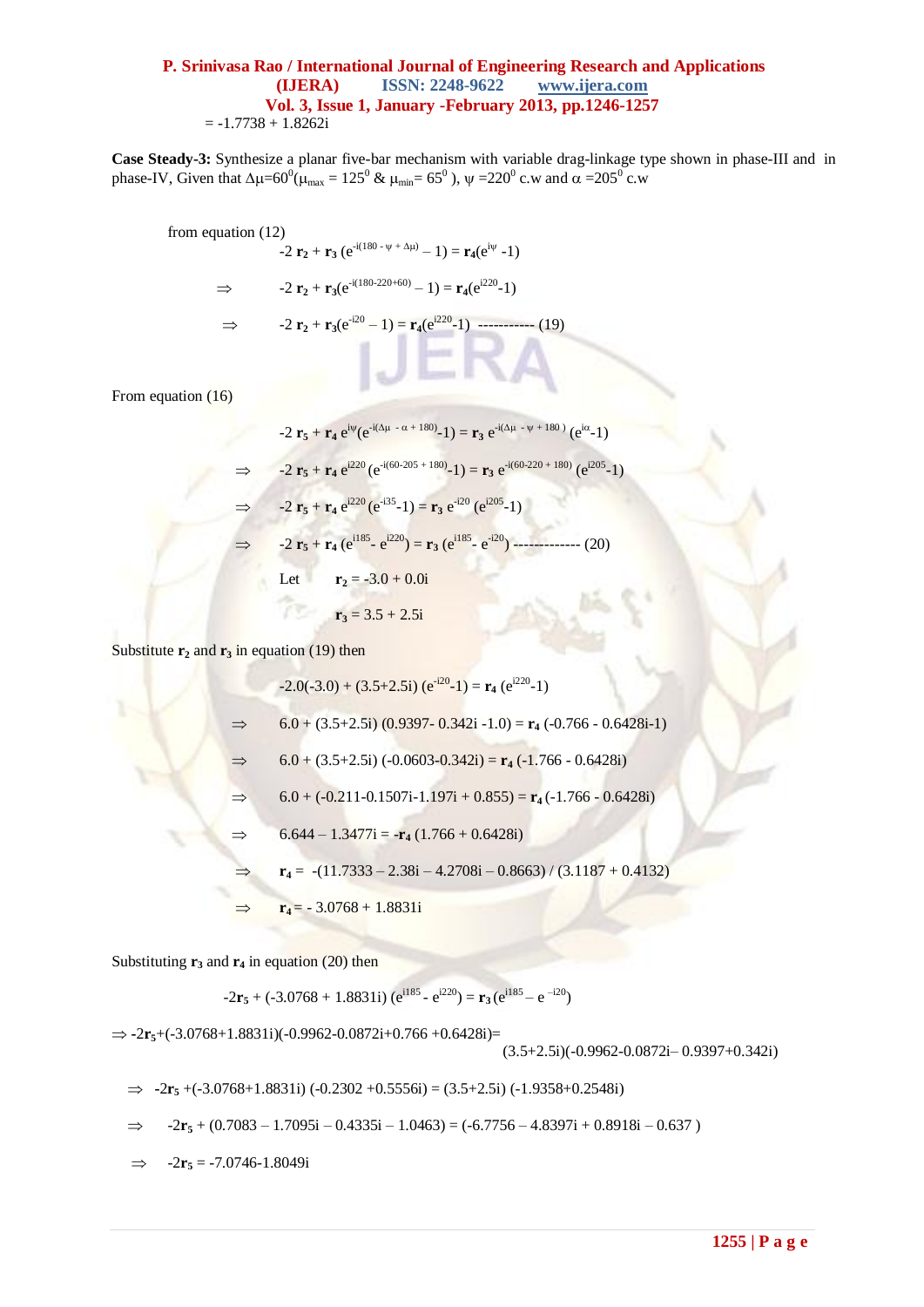$\Rightarrow$  **r**<sub>5</sub> = 3.5373 + 0.9025i

**Case steady-4 :** Synthesize a planar five-bar mechanism with variable Drag-linkage type shown in phase-III and in phase-IV. Given that the displacement  $\delta_1 = 4.0 - 5.5i$ ,  $\delta_2 = 6.0 + 5.0i$ ,  $\Delta \mu = 65^\circ$  (consider  $\mu_{\text{max}} = 120^\circ$  &  $\mu_{\text{min}} = 55^\circ$ ) , $\psi = 220^0$  and  $\alpha = 200^0$  c.w

We know that 
$$
\delta_1 = \mathbf{r}_4 (e^{i\psi} - 1)
$$
  
\n $\delta_2 = \mathbf{r}_3 e^{-i\theta 1} (e^{i\alpha} - 1) = \mathbf{r}_3 e^{-i(\Delta \mu - \psi + 180)} (e^{i\alpha} - 1)$   
\n $\delta_2 = \mathbf{r}_3 e^{i(\psi - \Delta \mu - 180)} (e^{i\alpha} - 1)$   
\n $\mathbf{r}_4 = \delta_1 / (e^{i\psi} - 1) = (4.0 - 5.5i) / (e^{i220} - 1) = (4.0 - 5.5i) / (-1.766 - 0.6428i)$   
\n $\mathbf{r}_4 = (-7.064 + 9.713i + 2.5712i + 3.5354) / (3.1188 + 0.4132)$   
\n $\mathbf{r}_4 = -1.0 + 3.478i$   
\n $\delta_2 = \mathbf{r}_3 e^{i(\psi - \Delta \mu - 180)} (e^{i\alpha} - 1)$   
\n $\mathbf{r}_3 = (6.0 + 5.0i) / (e^{i(220 - 65 - 180)} \cdot (e^{i200} - 1)) = (6.0 + 5.0i) / (e^{-i25} \cdot (e^{i200} - 1))$   
\n $\mathbf{r}_3 = (6.0 + 5.0i) (0.9063 + 0.4226i) / (-1.9397 - 0.342i)$   
\n $\mathbf{r}_3 = (3.3248 + 7.0671i) / (-1.9397 - 0.342i)$   
\n $\mathbf{r}_3 = (-6.4491 - 13.708i + 1.1371i - 2.4169) / (3.7624 + 0.117)$   
\n $\mathbf{r}_3 = -2.2854 - 3.2404i$ 

Substitute  $\mathbf{r}_3$ ,  $\mathbf{r}_4$  in equation (iv) then

 $-2\mathbf{r}_2 + \mathbf{r}_3(e^{-i(180 - \psi + \Delta\mu)} - 1) = \mathbf{r}_4(e^{i\psi} - 1)$  $\Rightarrow$  -2 $\mathbf{r}_2$  – (2.2854 + 3.2404i) (e<sup>-i(180-220+65)</sup>-1) = (-1.0 + 3.478i) (e<sup>i220</sup>-1)  $\Rightarrow$  -2 $\mathbf{r}_2$  - (2.2854 + 3.2404i) (-0.0937-0.4226i) = (-1.0+3.478i) (-1.766-0.6428i)  $\Rightarrow$   $-2r_2 = (1.766 - 6.1421i + 0.6428i + 2.2357) + (-0.2141 - 0.3036i - 0.9658i + 1.3694)$  $\Rightarrow$  -2 $\mathbf{r}_2 = 5.157 - 6.7687i$  $\Rightarrow$  **r**<sub>2</sub> = - 2.579 + 3.3844i

Substitute  $\mathbf{r}_3$ ,  $\mathbf{r}_4$  in equation (viii) then.

$$
-2\mathbf{r}_5+\mathbf{r}_4\,\mathrm{e}^{\mathrm{i}\psi}\,(\mathrm{e}^{\mathrm{-i}(\Delta\mu\ -\ \alpha\ +180)}\text{-}1)=\mathbf{r}_3\,\mathrm{e}^{\mathrm{-i}(\Delta\mu\ -\ \psi\ +\ 180)}\,(\mathrm{e}^{\mathrm{i}\alpha}\text{-}1)
$$

 $\Rightarrow$  -2**r**<sub>5</sub> + (-1.0 + 3.478i)  $e^{i220}$  ( $e^{i(65-200+180)}$  -1) = (-2.2854 - 3.2404i)  $e^{i(65-220+180)}$  ( $e^{i200}$ -1)  $\Rightarrow$  -2**r**<sub>5</sub> + (-1.0 + 3.478i) e<sup>i220</sup> (e<sup>-i45</sup> - 1) = (-2.2854 - 3.2404i) e<sup>-i25</sup> (e<sup>i200</sup>-1)  $\Rightarrow$  -2**r**<sub>5</sub> + (-1.0 + 3.478i) ( $e^{i175}$  -  $e^{i220}$ ) = (-2.2854 - 3.2404i) ( $e^{i175}$  -  $e^{i25}$ )

 $\Rightarrow$  -2 $\mathbf{r}_5$ +(-1.0 + 3.478i)(-0.9962+0.0872i+0.766+0.6428i) = (-2.2854-3.2404i)(-0.9962+0.0872i-0.9063+0.4226i)

 $\Rightarrow$  -2 $\mathbf{r}_5$ +(-1.0 + 3.478i)(-0.2302+0.73i) =(-2.2854-3.2404i)(-1.9025+0.5098i)  $\Rightarrow$   $-2r_5 = (4.348 + 6.1649i - 1.1651i + 1.652) - (0.2302 - 0.8006i - 0.73i - 2.5389)$  $\Rightarrow$  -2 $\mathbf{r}_5 = 8.3087 + 6.5304\mathbf{i}$ **r<sup>5</sup>** = - 4.1544 – 3.2652i